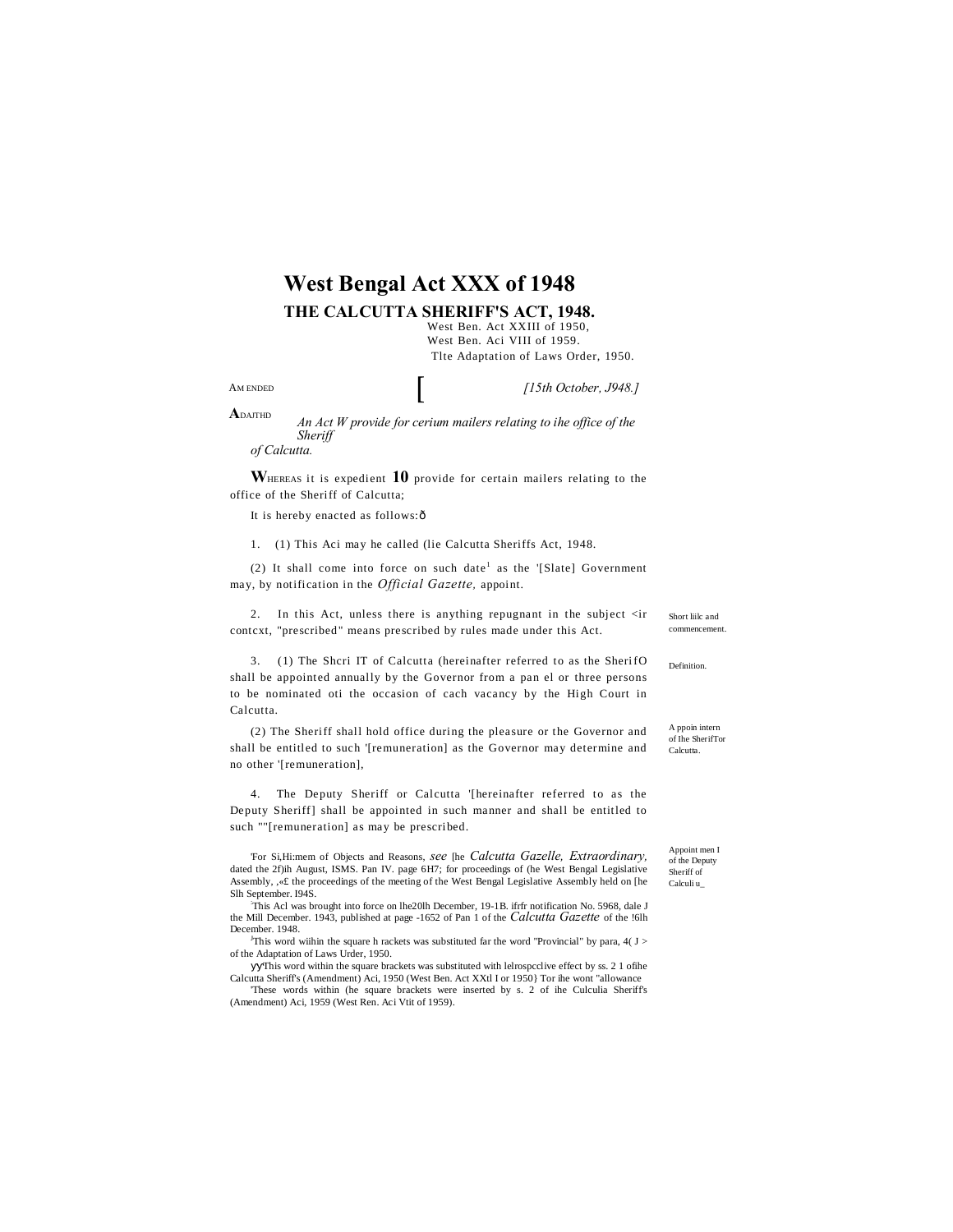## **[West Den. Act**

### *<Sections 4A-8.)*

'4A. In the eveni of ihc occurrence of any vacancy in (lie office of the

The Deputy Sheriff lo porta mi functions of the Shu'rilT during c;isual vacancy in the office.

Power of I lie High Court lotonlrol icrum Tunc lions of i:u' Sheriff and olher e mpl oyses. Posts or officers and servants of the Sheriff lobt: civil posts under ihc Govern mem.

Sheriff by reason of his deaih, resignation or removal, or otherwise, the Deputy Sheriff shall perform Ihc functions of the Sheriff until a new Sheriff, appointed in accordance wilh the provisions of this Aci, enters upon his office and shall, during such period, have the same privileges and be subject to the same liabililis as Ihe Sheriff and be entitled to such remuneration as [he Governor may determine.

5. Subject fo the provisions of this Ati, ihc Sheriff and the Deputy Sheriff and their subordinates shall carry out the orders of Ihc High Court in Calcutta in the manner determined by the said Court.

: 6. Notwithstanding anything conlaincci in the Charter establishing the Supreme Court of Judicature at Fort William in Bengal, dated the twentysixth day of March, 1774, or in any other law, the posts of all such officers and servants (other than employees who are paid by the day) as may be employed for the proper performance of the duties of the Sheriff shall, on the commencement of this Act, be civil posts under '[the Government],

Indemnity.

Liability of Ihc 513k' revenues in ccnnin cases.

7, The Sheriff and the Deputy Sheriff and their subordinates shall be exempt from liability in respect of all their acts or defaults done or committed while exercising or purporting to exercise their functions under this Act or Tor which they would have been liable but for this Act.

8, <sup>J</sup>  $<sup>J</sup>(1)$  The Consolidated Fund of the State shall be liable to make</sup> good all sums required to discharge any liability from which the Sheriff, the Deputy Sheriff or their subordinates arc exempted under the provisions of .seclinn 7,

(2) Nothing in sub-seciion (1) shall be deemed lo render liable the '[Consolidated Fund of ihe Stale] or any Sheriff, or Deputy Sheriff or any of their subordinates appointed after the commencement of this Act for anything done by, or under the authority of, any Sheriff or Deputy Sheriff before the commencement of this Act.

'.Set-lion -lA was inserted by s. 3 of the Calcutta Sheriff's (Amendment) Act, 1959 (West Ben. Act Vlll of 1959).

'For notification relating to the taking over of the administration of the office of the Sheriff of Cauutta by the Government of West Bengal, *see* notification No. 5969J., daied 1-' 12 -1K. published in the *Calcutta Gazelle at* 194H. Part I, page 1652.

'These words within the square brackets were substituted for the words "the Crown in India" by para. 3 of. and the Eleventh Schedule lo, the Adaptation of Laws Order, 1950.

'This sub-section was substituted for the original sub-section with rclrospcctivc effect by s. *A* of the Calcutta Sheriff's (Amendment) Act. 1950 (West Ben. Act XXIII of iy50).

'Substituted for the words wi thi n the squ are b m eke [s "n;venu e o f the S la le"' by s. 4 of the Calcutta SherifF's (Amendment) Act, 1959 {West Ben. Act VIII of 1959).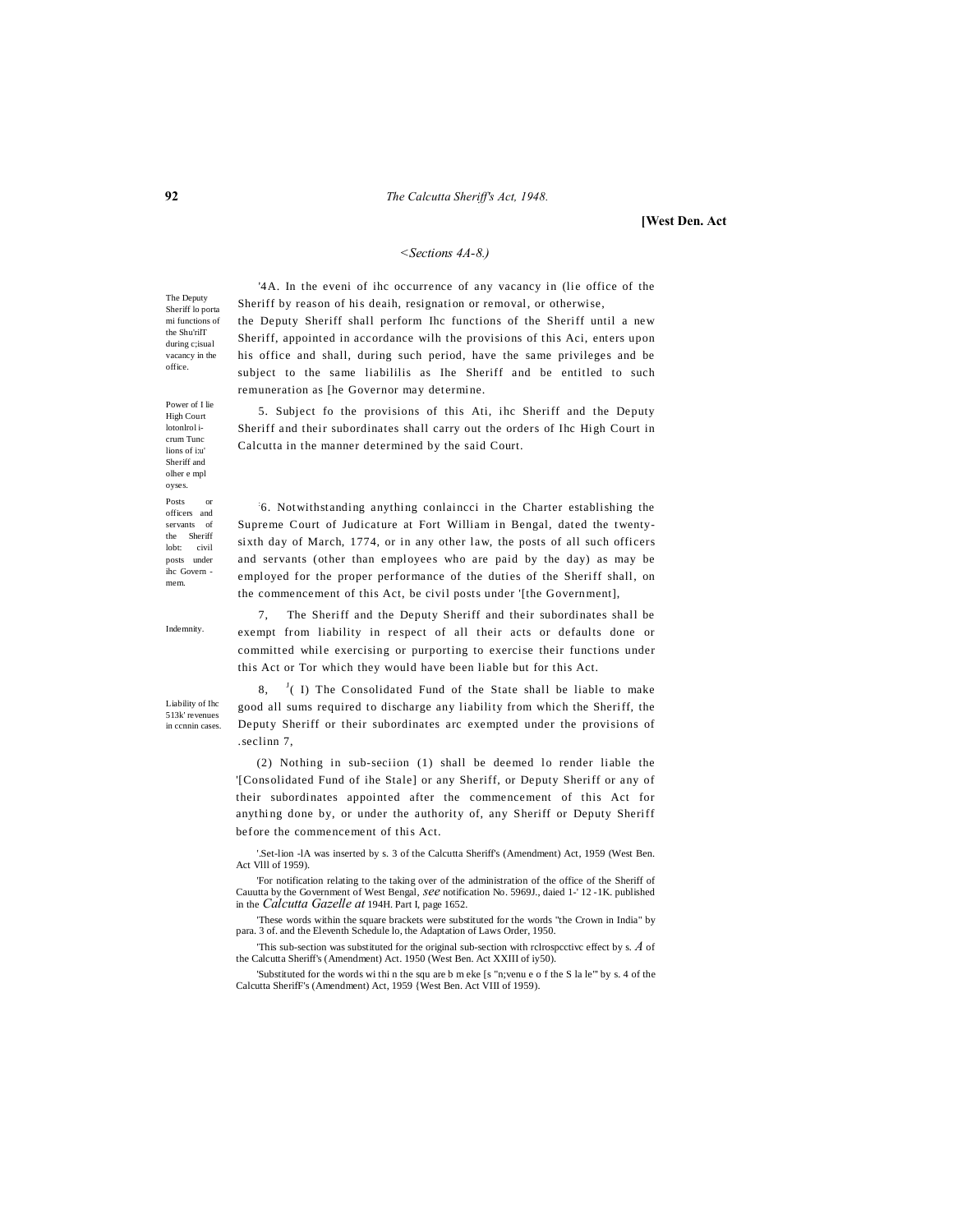**XXX of 1948.]**

# *[Sections 10, I J.)*

(3) Nothing in sub-section (1) shall prevent Lhe '[Stale] Government from recovering any sum paid hy it under that sub-section from the Sheriff, the Deputy Sheriff or any of their subordinates liable personally to pay such sum.

(4) Sums payable by the '[State] Government under sub-section (1) are hereby declared to be charged on the -[Consolidated Fund of the State],

'9. The Sheriff shall dispose of, in such manner and at such limes as may be prescribed, lhe balance standing on the dale of lhe commencement of this Act to the credit of the account known as ihe 'Sheriff's Account Number II' and all fees, poundages, charges and other monies realised hy him or by any of his officers and servants, after the said date.

TJispOsal of fees, poundages and charges by lite Sheriff. <sup>J</sup>9A. The Sheriff shall not incur any expenditure on account of the wages of temporary guards, advertisement charges, subsistence allowance or on any other account unless lhe panies have deposited the necessary amounts in advance.

10. The Trustees of the fund known as "lhe Sheriff's Pension Fund" (hereinafter referred to as the Fund), maintained for the provision or pensions for the officers and servants employed by the Sheriff<sup>\*</sup>, shall transfer and pay lo such authority, in such manner and at such times as may be prescribed, lhe balance standing io lhe credit of the Fund '\* \* \*, and such balance shall be carried to the account and credit of the '(Consolidated Fund of the State].

11. (1) All officers and servants previously employed by the Sheriff who, at (lie date of the commencement of this At I, arc in receipt of pensions or entitled to gratuities in accordance with the rules of lhe Fund, shall be paid such pensions or gratuities out of the -^[Consolidated Fund of ihe State].

(2) All officers and servants of the Sheriff, who are in his employment at the date of the commencement of this Act, shall, in respect of such

 $\frac{1}{2}$ 5ft' fool-nole 3 on paye 91. iJiire,

Kubsli lined for Ilie words "revenues oT the Siate" by s. 4 oT the Calculi; iSheriff's (Amendment) Aci, 1959 tWcMBen. Aci VIII of 1959).

'Seen on 9 w;ii substituted with retrospective effect by s. 5 of :he Calcutta Sheriff s (Amendment) Act. 1959 (West Ben Act Vlll of 1959).

'Seetion 9A was inserted by s, 6, *ibi d.*

'The words "prior lo ihe commencement or this Act" were omitted by s. 6 or ihe Calculm Shrirrs (Amendment) Aci. 1950 (West Ben, Art XXlll of 1950), "The wards "at thi; dale of the coiumcncemenlof this At I" were urn i lied,

'Substituted Tor lhe words "revenues of lhe .Vi.uc by s. 4 of lhe Calcutta Sheriff's (Amendment) Art, 1959 (Wosi Ben. Aci Vlll of 1959).

'Substituted for lhe words "revenues of lhe Slnlc" by s. 7( I), itiiit.

The Sheriff not lo incur any expenditure unless pMics have deposited ai

noun is. Tlie Sheriff's Pension Fund.

Pensions.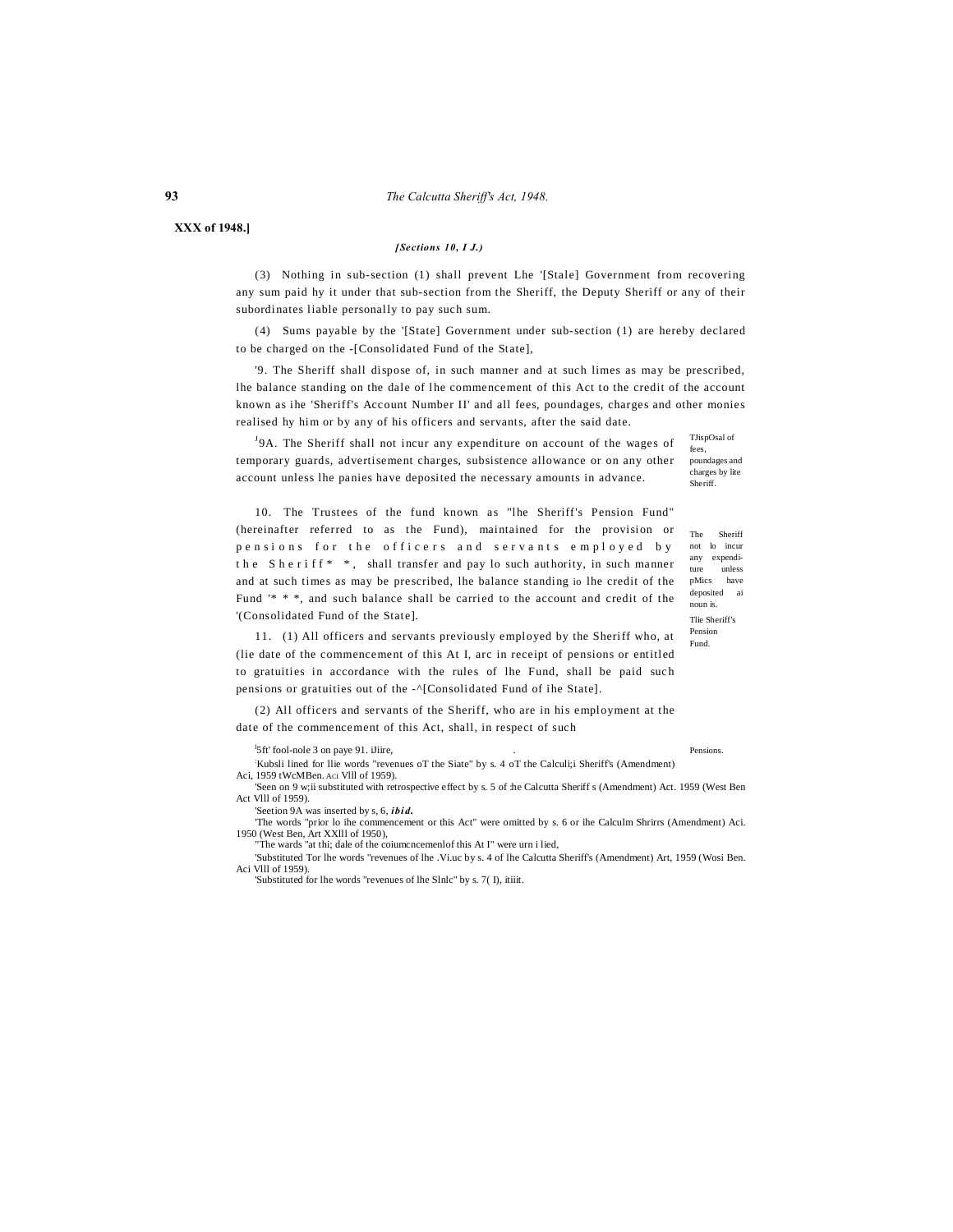### **[West Ben, Act**

### *(Section }],)*

employment prior to lhai dale, be paid DUI of ihe '[Consolidated Fund of (he Slaie] such pensions, gratuities and compensation as may be determined by ihe -[State] Government in aeeordancc with the rules of ihc Fund:

Provided that such compensation, if any, shall not be less than that which, in similar circumstances and in aeeordancc with the rules made in this behalf by (he -[State] Government, would be admi ssible to persons in the service of the [Siatc] Government.

**(3)** Any dispuie arising in connection with the amount of any pension, gratuity or compensation payable under sub-section (1) or sub-section (2) shall be referred to the West Bengal Public Service Commission, the decision of which shall be final and shall not be lite subject-mailer of any proceedings in any Court.

**(4)** All pensions payable under this section nut of the '[Consolidated Fund of ihc Slate] shall be so payable in all respects as pensions payable for service under ihe ^State] Government and shall be subject lo Ihe rules made in lhal behalf by Ihe [Statc] Govemmenl.

**(5)** ir any officer or servant of the Sheriff is permanently reemployed in ihe service of ihc -[Slate] Government, '[ihe period of his employment under the Sheriff including the period up to the dale of such permanent reemploymcm] shall, for the purposes of the rules relating  $10^{-1}$ [leave,] pay and pensions, be deemed to have been service under the [Slaie] Government:

'Provided that i f any such officer or servant has been paid any pension or gratuity under sub-section (2) ihcn, unless he surrenders his right lo such pension and refunds ihe amount rceeived by him as pension or gratuity the period of employment under the Sheriff prior to the dale of the commencement of this Act shall not count as service for purposes of pension under this sub-section.

^Explanation  $\hat{o}$  The rules relating to leave, pay and pensions shall mean the rules relating to the leave, pay and pensions of servanis of (he State Government.

-

This word w/iihin ihc square brackets was inserted wilh retrospective clTcct by  $?$ . 7(21(b) of ihc Calcuna Sheriff s (Amendment) Acl .1959 (West Ben, Act VIII of 1959).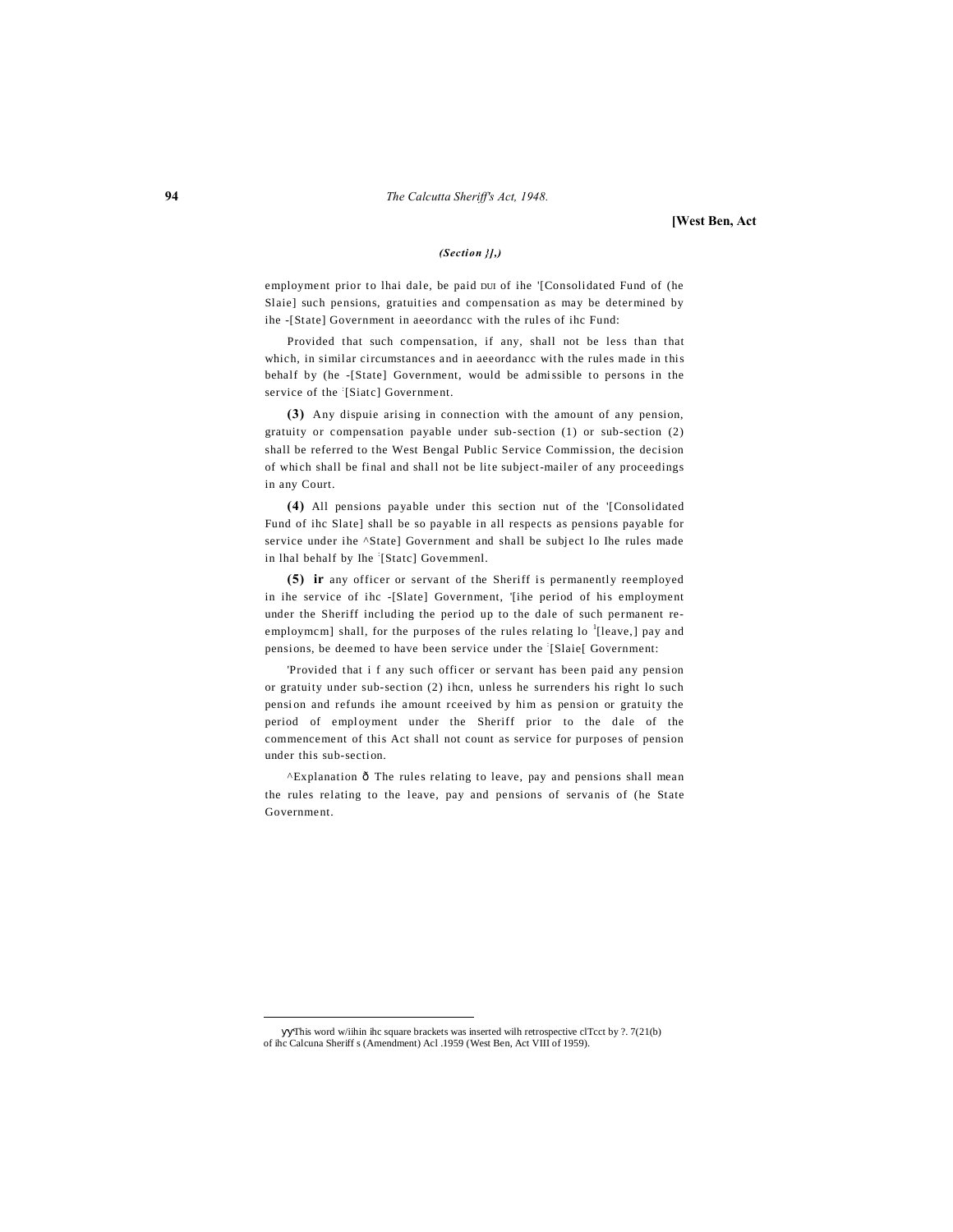# **XXX of 1948.]**

# *(Section 12.)*

... '12. (1) The "[Slate] Government may make rules' for carrying into Power io effect the purposes of this At;t in regard to [hose functions of the Sheriff

u

which are discharged under the administrative control of the -[Slate] Government.

(2) In particular and without prejudice to the generality of the foregoing power; such rules may provide for,—

- (a) the manner of appointment and the ^remuneration] of the Deputy Sheriff referred to in section 4,
- (b) the distribution of work between the Sheriff and the Deputy Sheriff;
- (c) the authority referred to in sections 9 and 10 and the manner in which and the time at which the fees  $1_{1}$  poundage and charges,] and balances referred to in these sections shall be transferred and paid;
- (d) the safe custody and deposit of all monies, securities and other moveables which come into the hands of ihe Sheriff; and
- (e) the accounts to be maintained by the Sheriff, and the audit and inspection thereof.

'For notification, made under s. 12. authorising the Sheriff of Calcutta to appoint the Deputy Sheriff, see notification No. 5997J., dated 15.12.48, published in Ihc *Cuicutm Gazette* of 194S, Port

I. page 1652, *•See* foot-note 3 on page 91, *an re.*

'For the Calcutta Sheriff's Rules. 1950. made under s. 12. see notification No. 5743.1., dated

6.9,50, published in the *Calcutta Gazette* of 1950, Pan I, pages 1916-1917. 'This word within the square brackets was substituted for the word "allowances" by s. 7(1 )ofthe Calcutta Sheriffs {Amendment) Act, 1950(West Ben. AciXXllI of 19S0).